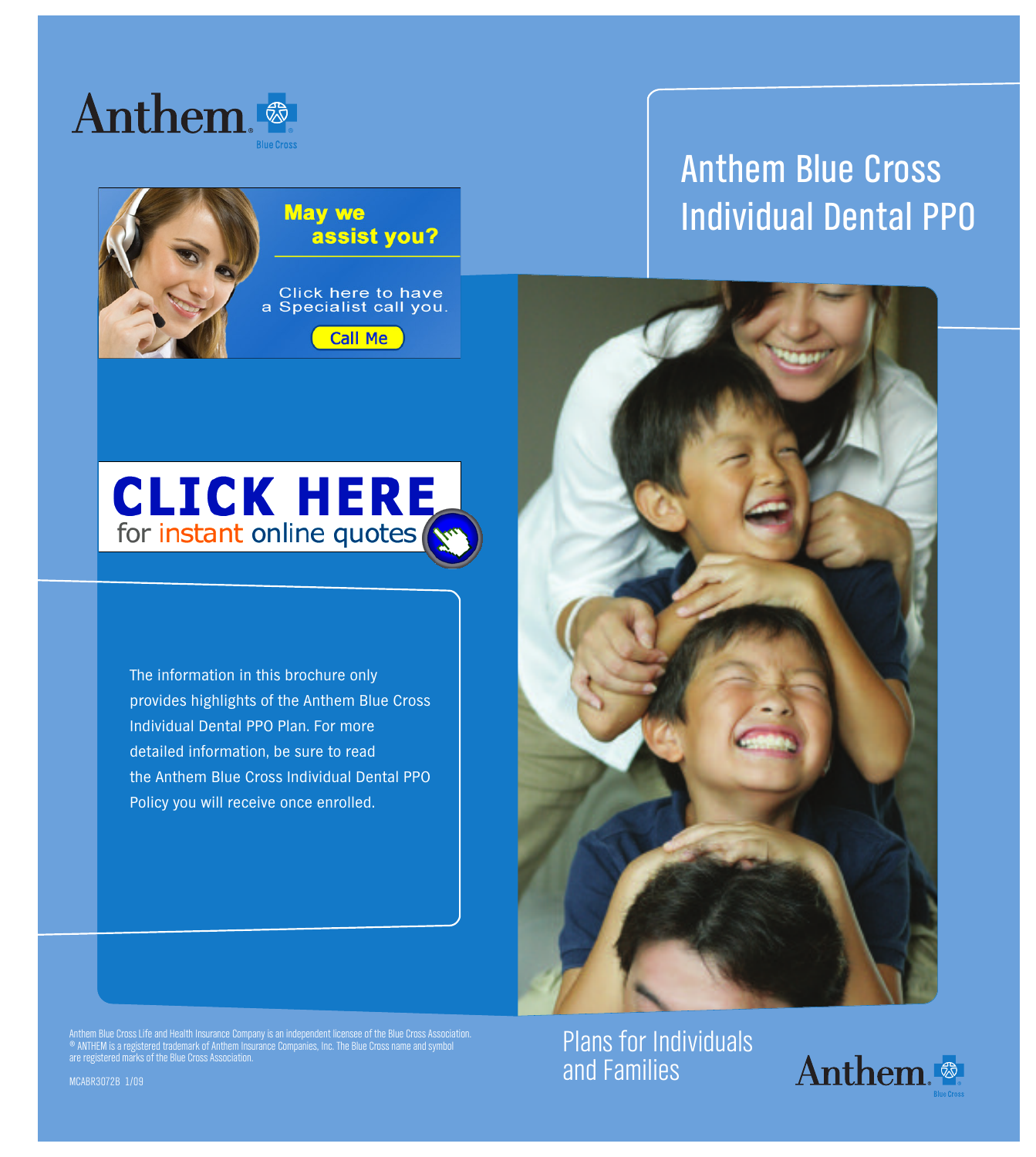**The Surgeon General, the American Dental Association, and the Centers for Disease Control and Prevention agree: Oral health is essential to your overall health – at any age.**

**Quality dental care gives you the opportunity to prevent oral diseases and disorders by treating oral health problems in the early stages. Regular visits to the dentist, including cleanings, exams and X-rays, can reduce the risk of permanent damage and help avoid more costly treatment later on.**

**The Anthem Blue Cross Dental PPO plan is an affordable way to maintain this important area of your health. With Anthem Blue Cross Dental PPO coverage, you'll enjoy access to one of the largest networks of dentists and specialists, and you'll feel secure knowing that it will help cover the cost of both routine visits and more expensive procedures.**

**By making good oral health part of your daily routine, you can improve your quality of life, self-confidence and appearance … it might just leave you beaming.**

**Experience the unique benefits of the Individual Dental PPO Plan from Anthem Blue Cross Life and Health Insurance Company, including:**

- **• The Flexibility You Expect – Freedom to choose any dentist, but save with a dentist in-network**
- **• The Variety You Need – Receive <sup>a</sup> wide range of dental and specialty services**
- **• The Savings You Deserve – Access quality care at reduced fees from our large network of more than 15,000 dentist locations, with a low \$50 annual deductible**
- **• The Name You Trust – Anthem Blue Cross has been an industry leader in California for more than 65 years**
- **•** The Anthem Blue Cross SpecialOffers<sup>SM</sup> Program **gives you information about savings of 10% to 50% offered by independent vendors on related products.**
- **• Choose the Dental PPO Plan as <sup>a</sup> stand-alone plan or in combination with any Anthem Blue Cross health coverage that you are purchasing or already have.**

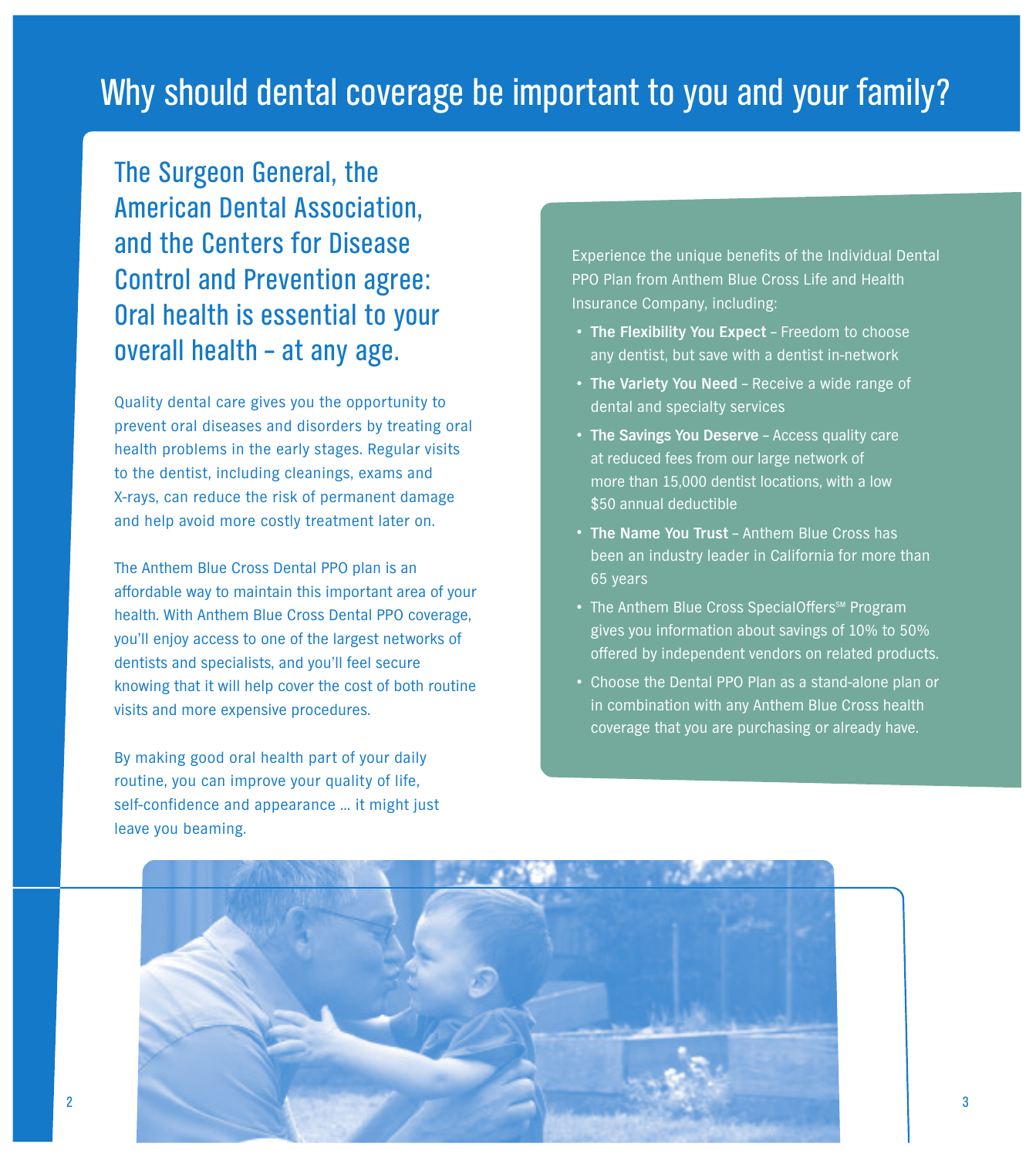# **Anthem Blue Cross individual dental PPO plan**

### **How our plan works**

**You have access to one of California's largest network of dentists and specialists, who have agreed to provide services at negotiated rates to our members. Although the Dental PPO Plan gives you the flexibility to visit any dentist you choose, it's important to remember that when you choose a participating dentist within the plan network, you may save more money (see chart below).**

|                                            | <b>At Participating</b><br><b>Dentists</b> | <b>At Non-Participating</b><br><b>Dentists</b> |
|--------------------------------------------|--------------------------------------------|------------------------------------------------|
| <b>Total charges</b>                       | \$773                                      | \$773*                                         |
| <b>Anthem Blue Cross</b><br>savings        | 348                                        | $NA*$                                          |
| <b>Anthem Blue Cross</b><br>negotiated fee | \$425                                      | $NA*$                                          |
| <b>Anthem Blue Cross</b><br>payment        | $264*$                                     | $-264*$                                        |
| You pay                                    | $$161*$                                    | \$509*                                         |

**\*Assumes deductible (if applicable) has been met.**

**We tell you how much the plan pays the dentist for covered services. For detailed information, please refer to the Covered Benefits Schedule on the following pages.**

# **The calendar year deductible**

**This is the amount you pay each year for covered services before we begin paying part of the cost. The Calendar Year Deductible is \$50 per person, with a maximum of three deductibles per family (a total of \$150). The deductible is waived for preventive and diagnostic care only at participating dental offices.**

# **The calendar year maximum benefit**

**This is the maximum dollar amount that we will pay per year for covered expenses for each covered member. All dental benefits are limited to a maximum payment by Anthem Blue Cross Life and Health Insurance Company of \$1,000 for expenses incurred by each enrolled member during <sup>a</sup> calendar year. <sup>4</sup> <sup>5</sup>**



# **Waiting periods**

**This is the amount of time between the start of your membership in the plan and the date your coverage for certain benefits begins. There is no waiting period for preventive and diagnostic care (for example, cleanings, exams and X-rays). Coverage for basic care (for example, fillings) begins after three continuous months of coverage, and for major care (for example, root canals) after 12 continuous months of coverage.**

# **Customer service**

**Anthem Blue Cross Life and Health Insurance Company's Customer Service representatives are pleased to answer any questions you may have about your dental plan. You will find the toll-free number on your I.D. card.**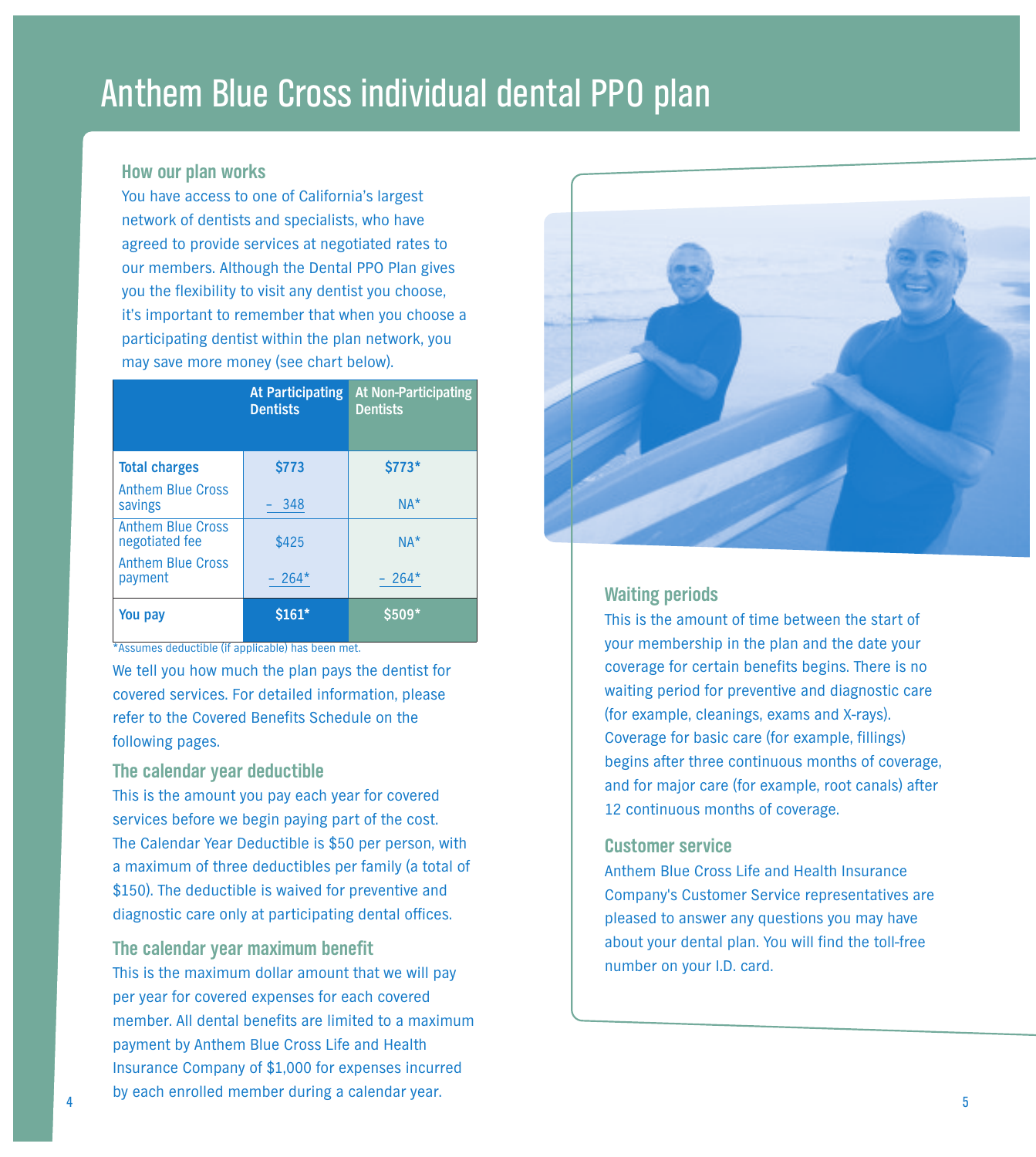# **Individual dental PPO plan covered benefits**

**We pay either the specified amount or the actual amount charged by your dentist, whichever is lower. You pay the deductible plus any charges in excess of the stated benefit when using a participating dentist. Preventive and diagnostic services are paid at 100%.**

| Annual maximum benefit | $\frac{1}{2}$ \$1,000 per member         |
|------------------------|------------------------------------------|
| Annual deductible      | \$50 per person<br>(3 family member max) |

# **Preventive and diagnostic care No waiting periods and deductible is waived at Participating Dentists**

|                                                                         | At a<br><b>Participating</b><br>Dentist.<br>we pay: | At a<br><b>Non-Participating</b><br>Dentist.<br>we pay: |
|-------------------------------------------------------------------------|-----------------------------------------------------|---------------------------------------------------------|
| <b>Periodic oral exam</b><br>two per member per year                    | 100%                                                | \$18                                                    |
| <b>Comprehensive oral exam</b>                                          | 100%                                                | \$25                                                    |
| <b>Bitewing X-rays - single film</b>                                    | 100%                                                | $$16*$                                                  |
| <b>Bitewing X-rays - two films</b>                                      | 100%                                                | $$18*$                                                  |
| <b>Single (Periapical) X-rays</b><br>- first film<br>- additional films | 100%<br>100%                                        | $$13*$<br>$$8*$                                         |
| <b>Bitewing X-rays - four films</b>                                     | 100%                                                | $$26*$                                                  |
| <b>Full mouth X-rays</b><br>one set every three years                   | 100%                                                | \$60                                                    |
| <b>Routine cleaning</b><br>adult: two per year                          | 100%                                                | \$39                                                    |
| <b>Routine cleaning</b><br>child: two per year                          | 100%                                                | \$30                                                    |
| <b>Cleaning with fluoride</b><br>child: two per year                    | 100%                                                | \$35                                                    |
| <b>Topical fluoride only</b><br>child: two per year                     | 100%                                                | \$14                                                    |

**\* Total benefit for single and bitewing X-rays not to exceed cost of full mouth X-rays (\$60) at non-participating dentists.**

# **Basic dental care**

### **3-month waiting period**

|                                                                                               | At a Participating or<br><b>Non-Participating</b><br>Dentist, we pay: |
|-----------------------------------------------------------------------------------------------|-----------------------------------------------------------------------|
| <b>Filling - One surface/two surfaces</b><br>three surfaces/four or more surfaces             | $$42/$ \$55<br>\$72/\$84                                              |
| <b>Extraction - of erupted tooth or</b><br>exposed root single tooth/each<br>additional tooth | \$49                                                                  |
| <b>Extraction - surgical removal</b><br>of erupted tooth                                      | \$84                                                                  |
| <b>Extraction of impacted tooth</b><br>soft tissue/partial bony/complete bony                 | \$111/\$148/\$180                                                     |

# **Major dental care**

# **12-month waiting period**

|                                                                                                        | At a Participating<br>or Non-Participating<br>Dentist, we pay: |
|--------------------------------------------------------------------------------------------------------|----------------------------------------------------------------|
| <b>Scaling/Root planning - per quadrant</b>                                                            | \$48                                                           |
| <b>Gingivectomy - one to three teeth</b><br>per quadrant                                               | \$40                                                           |
| <b>Gingivectomy - four or more contiguous</b><br>teeth per quadrant                                    | \$145                                                          |
| <b>Osseous surgery</b> - four or more<br>contiguous teeth or bounded teeth<br>spaces per quadrant      | \$277                                                          |
| Root canal - one canal/two canals<br>three canals                                                      | $$154$ /\$189<br>\$242                                         |
| <b>Inlay - one surface/two surfaces</b><br>three surfaces                                              | \$172/\$198<br>\$220                                           |
| <b>Onlay - in addition to inlay</b>                                                                    | \$57                                                           |
| Crown - non-stainless steel<br>stainless steel                                                         | \$264<br>\$57                                                  |
| <b>Pontic</b>                                                                                          | \$264                                                          |
| Post and Core - in addition to crown                                                                   | \$75                                                           |
| <b>Dentures</b><br>complete upper or lower<br>partial upper or lower<br>reline chairside<br>reline lab | \$343<br>\$308<br>\$75<br>\$106                                |

**The amounts listed are an overview only. For complete details, see your policy.**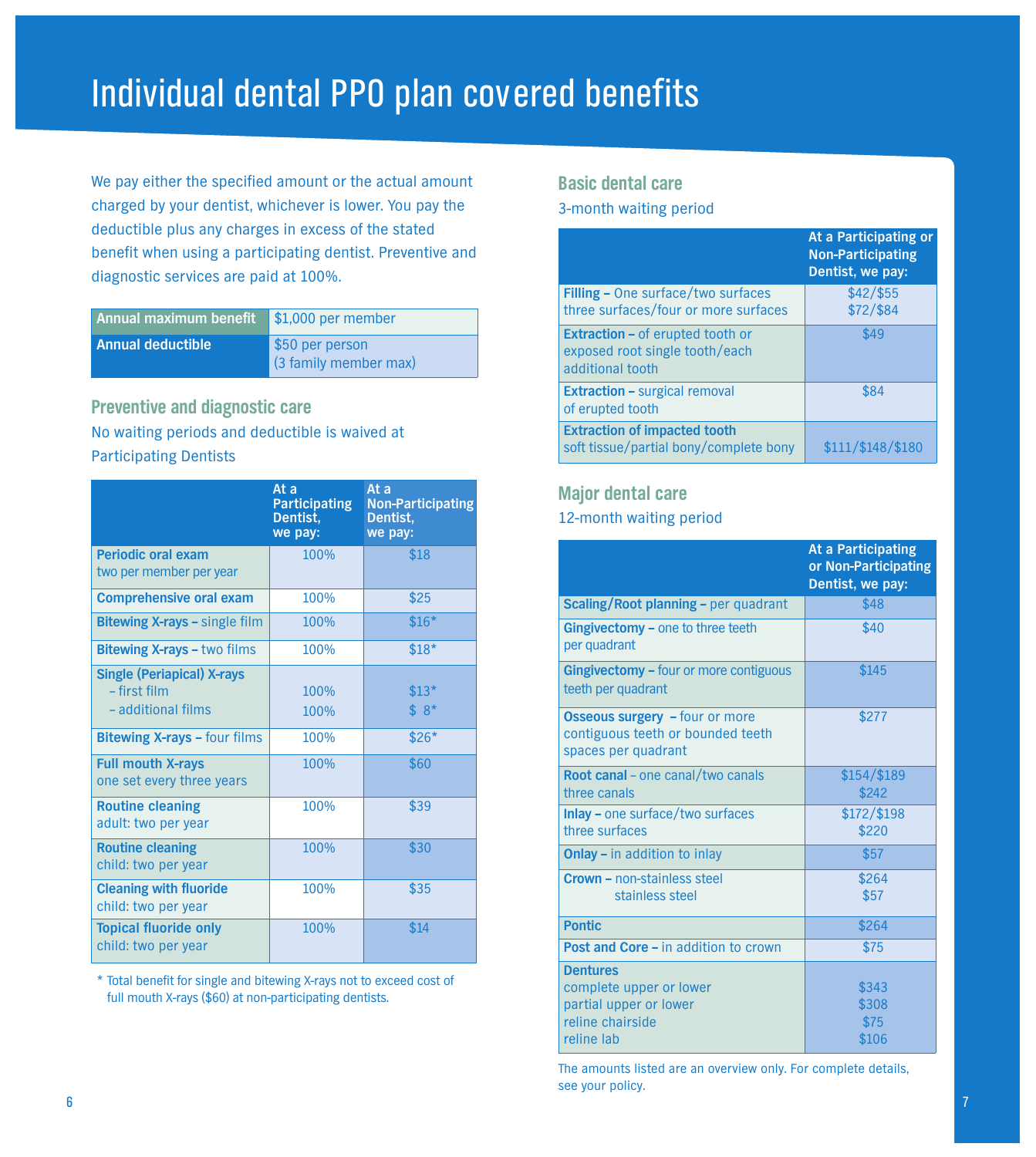# **It's easy to find your dentist and your rate**

**Finding your participating dentist To find a participating dentist near you, visit our website at anthem.com/ca and click on the "Find a Doctor" link.**

**Dental PPO plans are available in the areas listed on the next page. To determine your monthly plan premium, locate your rating area based on the ZIP code of your primary residence, and then refer to the rate chart below.**

**Availability may be limited in some counties. If you live in any of these areas, please review the** *Statement of Understanding* **on the application before choosing this plan.**

**Counties with limited availability Area 3: Alpine, Amador, Colusa, El Dorado, Inyo, Mono Area 4: Calaveras, Mariposa, Tuolumne Area 5: Colusa, Glenn, Humboldt, Lake, Lassen, Modoc, Plumas, Sierra, Trinity, Yolo Area 6: Mariposa, Tuolumne**

**The rates listed below are monthly rates. Please note that the monthly payment option is available only if you pay by a monthly checking account automatic premium payment or credit card. If you choose to pay bimonthly, simply multiply the rate by two. If you prefer to pay quarterly, multiply the rate by three.**



# **Anthem Blue Cross Individual Dental PPO Plan monthly rates New Rates effective as of 3/1/2009**

| Area                         | Area 1 | Area 2 | Area 3 | Area 4 | Area 5 | Area 6 | Area 7 |
|------------------------------|--------|--------|--------|--------|--------|--------|--------|
| <b>Subscriber</b>            | \$43   | \$50   | \$43   | \$47   | \$46   | \$47   | \$50   |
| <b>Subscriber and Spouse</b> | 84     | 98     | 84     | 93     | 90     | 92     | 98     |
| <b>Subscriber and Child</b>  | 67     | 78     | 67     | 74     | 71     | 73     | 78     |
| Subscriber and Children      | 105    | 122    | 104    | 115    | 111    | 114    | 122    |
| <b>Subscriber and Family</b> | 132    | 154    | 132    | 145    | 140    | 143    | 154    |
| 1 Child                      | 35     | 41     | 35     | 38     | 37     | 38     | 41     |
| 2 Children                   | 67     | 78     | 67     | 73     | 71     | 72     | 78     |
| $3+$ Children                | 95     | 111    | 95     | 104    | 101    | 103    | 111    |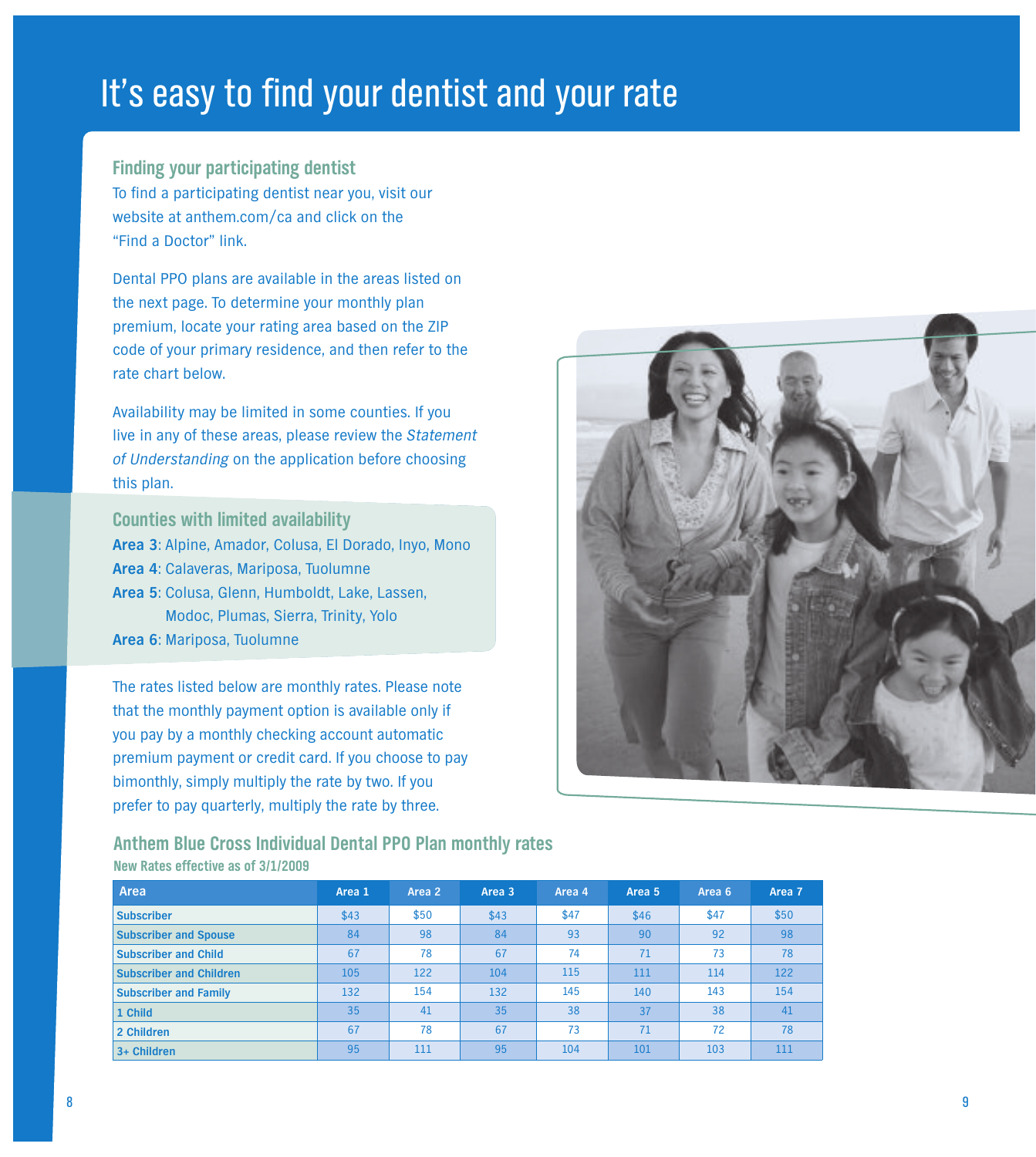# **hdividual and Family Plans Dental Rating Area Definitions (by county) - Effective March 1, 2009**

The subscriber's home address determines the rating area. Rating areas are based on ZIP codes, not county; the counties below are mapped to rating areas as a convenience, and are based on ZIP codes as of November 2008.

| Alameda             | ZIP codes starting with 945, 946 and 953,                                        | Area 4                      |
|---------------------|----------------------------------------------------------------------------------|-----------------------------|
|                     | except 94505, 94514                                                              |                             |
|                     | All others Alameda ZIPs                                                          | Area 3                      |
| <b>Alpine</b>       |                                                                                  | Area <sub>3</sub>           |
| <b>Amador</b>       |                                                                                  | Area <sub>3</sub>           |
| <b>Butte</b>        |                                                                                  | Area <sub>5</sub>           |
| <b>Calaveras</b>    |                                                                                  | Area 4                      |
| Colusa              | 95957                                                                            | Area <sub>3</sub>           |
|                     | Except 95957                                                                     | Area 5                      |
| <b>Contra Costa</b> | All except 94551                                                                 | Area <sub>3</sub>           |
|                     | 94551                                                                            | Area 4                      |
| <b>Del Norte</b>    |                                                                                  | Area <sub>5</sub>           |
| <b>El Dorado</b>    |                                                                                  | Area <sub>3</sub>           |
| <b>Fresno</b>       | 93313                                                                            | Area <sub>5</sub>           |
|                     | All except 93313                                                                 | Area <sub>6</sub>           |
| Glenn               |                                                                                  | Area 5                      |
| <b>Humboldt</b>     |                                                                                  | Area 5                      |
| <b>Imperial</b>     | 92225 and 92274                                                                  | Area 4                      |
|                     | 92004                                                                            | Area 5                      |
|                     | All except 92225, 92274, 92004                                                   | Area <sub>6</sub>           |
| <b>Inyo</b>         | All except 93527                                                                 | Area <sub>3</sub>           |
|                     | 93527                                                                            | Area <sub>6</sub>           |
| <b>Kern</b>         | ZIP codes starting with 933                                                      | Area 5                      |
|                     | All other Kern ZIPs                                                              | Area <sub>6</sub>           |
| <b>Kings</b>        |                                                                                  | Area <sub>6</sub>           |
| Lake                |                                                                                  | Area <sub>5</sub>           |
| <b>Lassen</b>       |                                                                                  | Area <sub>5</sub>           |
| <b>Los Angeles</b>  | ZIP codes starting with 901-904 and 913                                          | Area 4                      |
|                     | ZIP codes starting with 905-908, 935,                                            | Area 6                      |
|                     | 91709 and 93243                                                                  |                             |
|                     | ZIP codes starting with 900, 914 or 916<br>ZIP codes starting with 910-912, 915, | Area 2<br>Area <sub>7</sub> |
|                     | 917 or 918, except 91709                                                         |                             |
| <b>Madera</b>       |                                                                                  | Area <sub>6</sub>           |
| <b>Marin</b>        |                                                                                  | Area 1                      |
| <b>Mariposa</b>     | 95329                                                                            | Area 4                      |
|                     | All except 95329                                                                 | Area <sub>6</sub>           |
| <b>Mendocino</b>    |                                                                                  | Area 5                      |
| <b>Merced</b>       | 95380                                                                            | Area 4                      |
|                     | All except 95380                                                                 | Area <sub>6</sub>           |
| <b>Modoc</b>        |                                                                                  | Area 5                      |
| <b>Mono</b>         |                                                                                  | Area <sub>3</sub>           |
| <b>Monterey</b>     | All except 95076 and 93451                                                       | Area 1                      |
|                     | 95076                                                                            | Area 4                      |
|                     | 93451                                                                            | Area <sub>6</sub>           |
| <b>Napa</b>         | 94589, 94590                                                                     | Area 3                      |
|                     | All except 94589, 94590                                                          | Area 5                      |
| <b>Nevada</b>       | 95602                                                                            | Area 3                      |
|                     | All except 95602                                                                 | Area <sub>5</sub>           |
|                     |                                                                                  |                             |

| Orange                 | ZIP codes starting with 926              | Area 5            |
|------------------------|------------------------------------------|-------------------|
|                        | All other Orange ZIPs                    | Area <sub>6</sub> |
| <b>Placer</b>          | All except 95692, 96161                  | Area <sub>3</sub> |
|                        | 95692, 96161                             | Area <sub>5</sub> |
| <b>Plumas</b>          |                                          | Area 5            |
| <b>Riverside</b>       | ZIP codes starting with 922 except 92248 | Area 4            |
|                        | 92028                                    | Area 5            |
|                        | All other Riverside ZIPs                 | Area <sub>6</sub> |
| <b>Sacramento</b>      | ZIP codes starting with 958              | Area 5            |
|                        | All other Sacramento ZIPs                | Area 3            |
| <b>San Benito</b>      | 93930.95004                              | Area 1            |
|                        | All except 93210, 93930, 95004           | Area 4            |
|                        | 93210                                    | Area 6            |
| <b>San Bernardino</b>  | Except 91766 and 91792                   | Area <sub>6</sub> |
|                        | 91766 and 91792                          | Area <sub>7</sub> |
| <b>San Diego</b>       |                                          | Area 5            |
| <b>San Francisco</b>   |                                          | Area 3            |
| <b>San Joaquin</b>     | 94505, 94514, 95632, 95690               | Area 3            |
|                        | All except 94505, 94514, 95632, 95690    | Area 4            |
| <b>San Luis Obispo</b> | 93426                                    | Area 1            |
|                        | All except 93426                         | Area <sub>6</sub> |
| <b>San Mateo</b>       | Except 94303                             | Area 1            |
|                        | 94303                                    | Area 3            |
| <b>Santa Barbara</b>   |                                          | Area 6            |
| <b>Santa Clara</b>     | ZIP codes starting with 940, 943         | Area 3            |
|                        | 94550, 95023, 95076                      | Area 4            |
|                        | All other Santa Clara ZIPs               | Area 5            |
| <b>Santa Cruz</b>      | All except 95033                         | Area 4            |
|                        | 95033                                    | Area 5            |
| <b>Shasta</b>          |                                          | Area 5            |
| <b>Sierra</b>          |                                          | Area 5            |
| <b>Siskiyou</b>        |                                          | Area <sub>5</sub> |
| <b>Solano</b>          | All except 94503, 95616, 95618, 95694    | Area 3            |
|                        | 94503, 95616, 95618, 95694               | Area 5            |
| <b>Sonoma</b>          |                                          | Area 5            |
| <b>Stanislaus</b>      | All except 95322                         | Area 4            |
|                        | 95322                                    | Area <sub>6</sub> |
| <b>Sutter</b>          | All except 95645, 95692, 95836, 95948,   | Area <sub>3</sub> |
|                        | 95837                                    |                   |
|                        | 95645, 95692, 95836, 95837, 95948        | Area 5            |
| <b>Tehama</b>          |                                          | Area 5            |
| <b>Trinity</b>         |                                          | Area 5            |
| <b>Tulare</b>          |                                          | Area 6            |
| <b>Tuolumne</b>        | 95230, 95329                             | Area 4            |
|                        | All except 95230, 95329                  | Area <sub>6</sub> |
| <b>Ventura</b>         | ZIP codes starting with 930 or 932       | Area 6            |
|                        | All other Ventura ZIPs                   |                   |
| Yolo                   |                                          | Area 4            |
|                        |                                          | Area <sub>5</sub> |
| Yuba                   |                                          | Area <sub>5</sub> |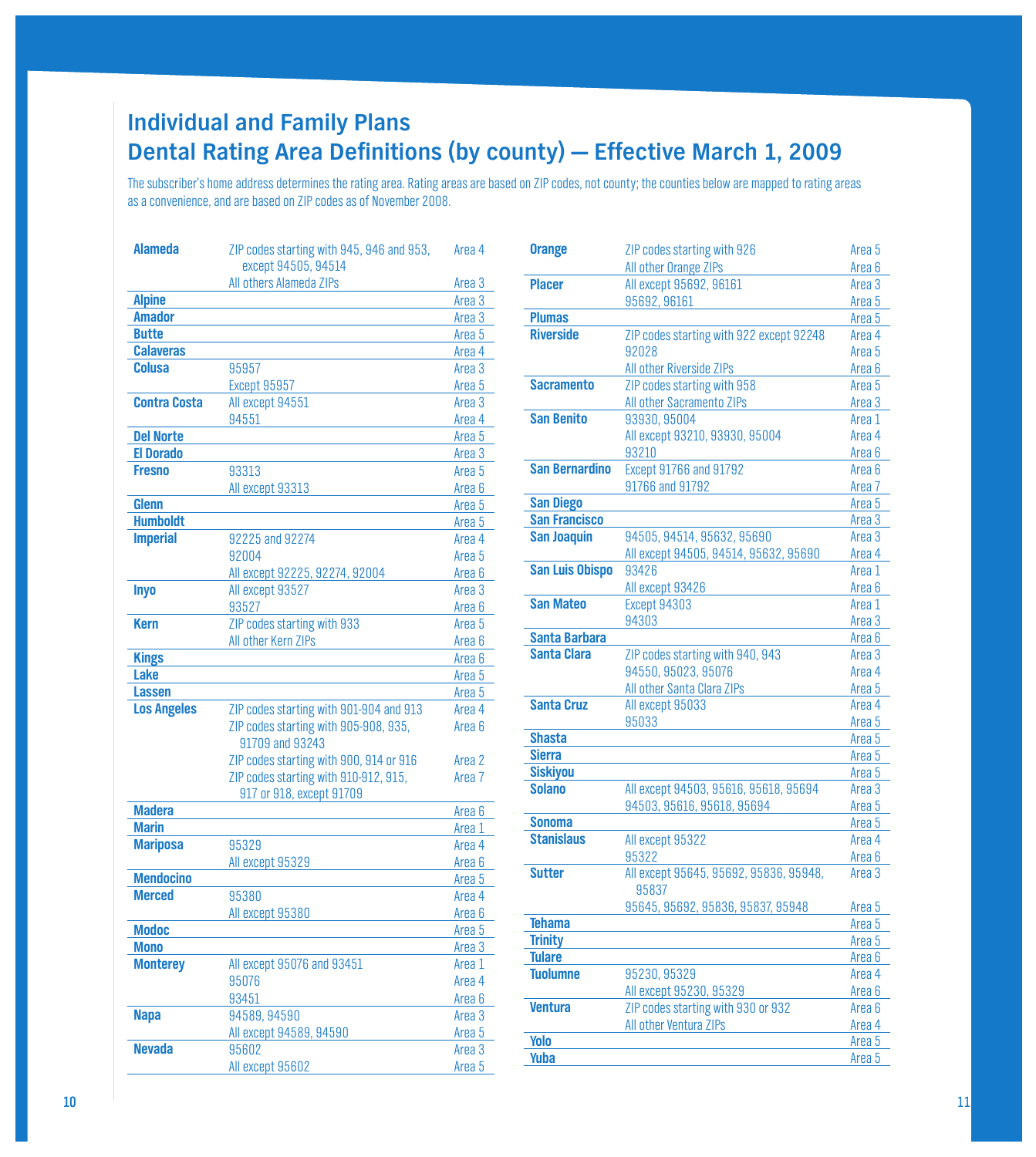# **Eligibility**

**You and your enrolling dependents must be permanent, legal residents of California. You and your enrolling spouse must be ages 64 and 9 months or younger.**

**Eligible dependents include:**

- **•the Policyholder's lawful spouse**
- **• any unmarried child (of the Policyholder's or the enrolled spouse) under age 19**
- **• any unmarried child (of the Policyholder's or the enrolled spouse) ages 19 to 23, who qualifies as a dependent for Federal Income Tax purposes**
- **• any of the Policyholder's, the Policyholder's enrolled spouse's or enrolled Domestic Partner's children who continue to be both incapable of self-sustaining employment due to a continued physically or mentally disabling injury, illness, or condition and who are dependent upon the Policyholder, enrolled spouse or enrolled Domestic Partner for support**

### **Date coverage begins**

**The effective date of your plan is assigned by Anthem Blue Cross Life and Health Insurance Company and can be any day of the month following approval.**

# **Termination of coverage**

**Coverage ceases under the plan when: You do not pay the premium when due, subject to the grace period; the spouse is no longer married to the principal insured; a child fails to meet the previously listed eligibility requirements; any member becomes enrolled in any other Anthem Blue Cross/ Anthem Blue Cross Life and Health Insurance Company non-group coverage; any covered member resides in a foreign country for more than six consecutive months or is absent from California for more than six consecutive months. You must notify Anthem Blue Cross Life and Health Insurance Company of all changes affecting any member's eligibility.**

**Non-duplication of Anthem Blue Cross benefits If, while covered under this policy, the member is covered by another Anthem Blue Cross/ Anthem Blue Cross Life and Health Insurance Company Individual policy, he/she will be entitled only to the benefits of the policy with greater benefits. The Anthem Blue Cross Companies will refund any premium received under the policy with the lesser benefits, covering the time both policies were in effect. However, any claims payments made by the Anthem Blue Cross Companies under the policy with the lesser benefits will be deducted from any such refund of premium.**

### **Binding arbitration**

**Any dispute or claim arising out of this Policy or breach thereof, must be resolved by arbitration if the amount sought exceeds the jurisdictional limit of the small claims court.**

**Any disputes regarding a claim for damages within the jurisdictional limits of the small claims court will be resolved in such court.**

**The Insured and Anthem Blue Cross Life and Health Insurance Company (Anthem) agree to bound by these arbitration provisions and acknowledge that they are giving up their right to a trial by jury for both medical malpractice claims and any other disputes. The Federal Arbitration Act shall govern the interpretation and enforcement of all proceedings under this BINDING ARBITRATION provision. To the extent that the Federal Arbitration Act is inapplicable, or is held not to require arbitration of a particular claim, state law governing agreements to arbitrate shall apply. With respect to an arbitration held in California, should the Federal Arbitration Act not apply, the California Arbitration Act, Code of Civil Procedure Sections 1280. et seq. shall apply. The arbitration is initiated by the Insured making written demand on Anthem. The arbitration will be conducted by the Judicial Arbitration and Mediation**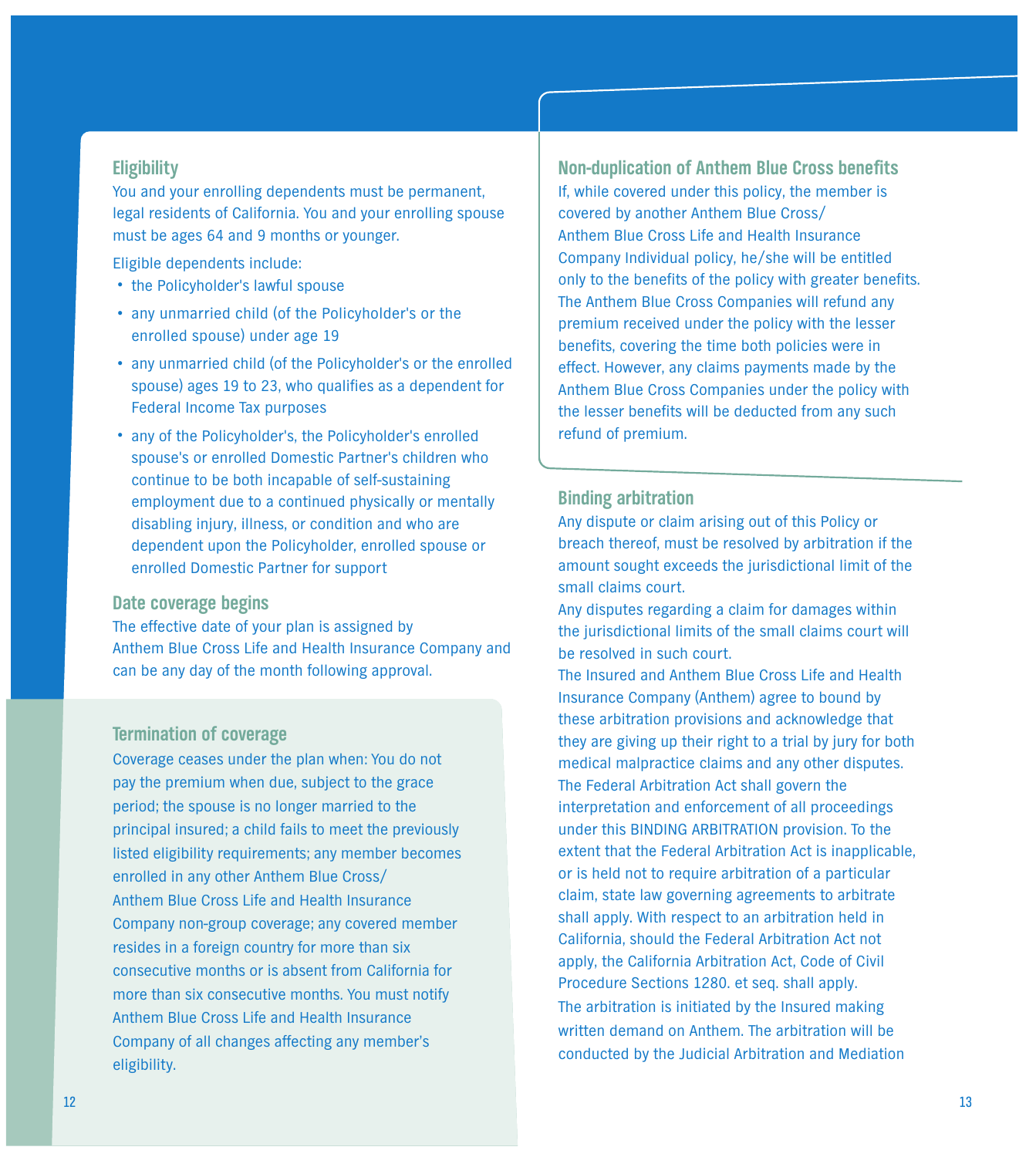# **Binding arbitration** *(continued)*

**Services ("JAMS"), according to its applicable Rules and Procedures. If for any reason JAMS is unavailable to conduct the arbitration, the arbitration will be conducted by another neutral arbitration entity, by mutual agreement of the Insured and Anthem, or by order of the court, if the Insured and Anthem cannot agree. The costs of this arbitration will be allocated per the JAMS Policy on Consumer Arbitrations. If the arbitration is not conducted by JAMS, the costs will be shared equally by the parties, except in cases of extreme financial hardship, upon application to the neutral arbitration entity to which the parties have agreed, in which cases, Anthem will assume all or a portion of the costs of the Policyholder's costs of the arbitration. Should damages claimed be \$50,000.00 or less, the arbitration shall be held by a single neutral arbitrator mutually agreed to by the parties. Such arbitrator shall have no jurisdiction to award more than \$50,000.00. The arbitrator shall be selected in accordance with the applicable rules of the arbitration administration entity. With respect to an arbitration held in California, if the parties are unable to agree on the selection of an arbitrator using the rules of the arbitration administration entity, the method provide in Code of Civil Procedure Section 1281.6 shall be used. The Insured and Anthem agree to give up the right to participate in class arbitrations against each other. Even if applicable law permits class actions or class arbitrations the Insured waives any right to pursue, on a class basis, any such controversy or claim against Anthem, and Anthem waives any right to pursue on a class basis any such controversy or claim against the Insured.**

**The arbitration findings will be final and binding except to the extent that California or federal law provides for the judicial review of arbitration proceedings. Anthem will provide Policyholders, upon request, with an application, or information on how to obtain an application from the neutral arbitration entity, for relief**

**of all or a portion of their share of the fees and expenses of the neutral arbitration entity. Approval or denial of an application in the case of extreme financial hardship will be determined by the neutral arbitration entity.**

**Please send all Binding Arbitration demands in writing to:** *Anthem Blue Cross Life and Health Insurance Company, P.O. Box 9066, Oxnard, California, 93031-9066.*

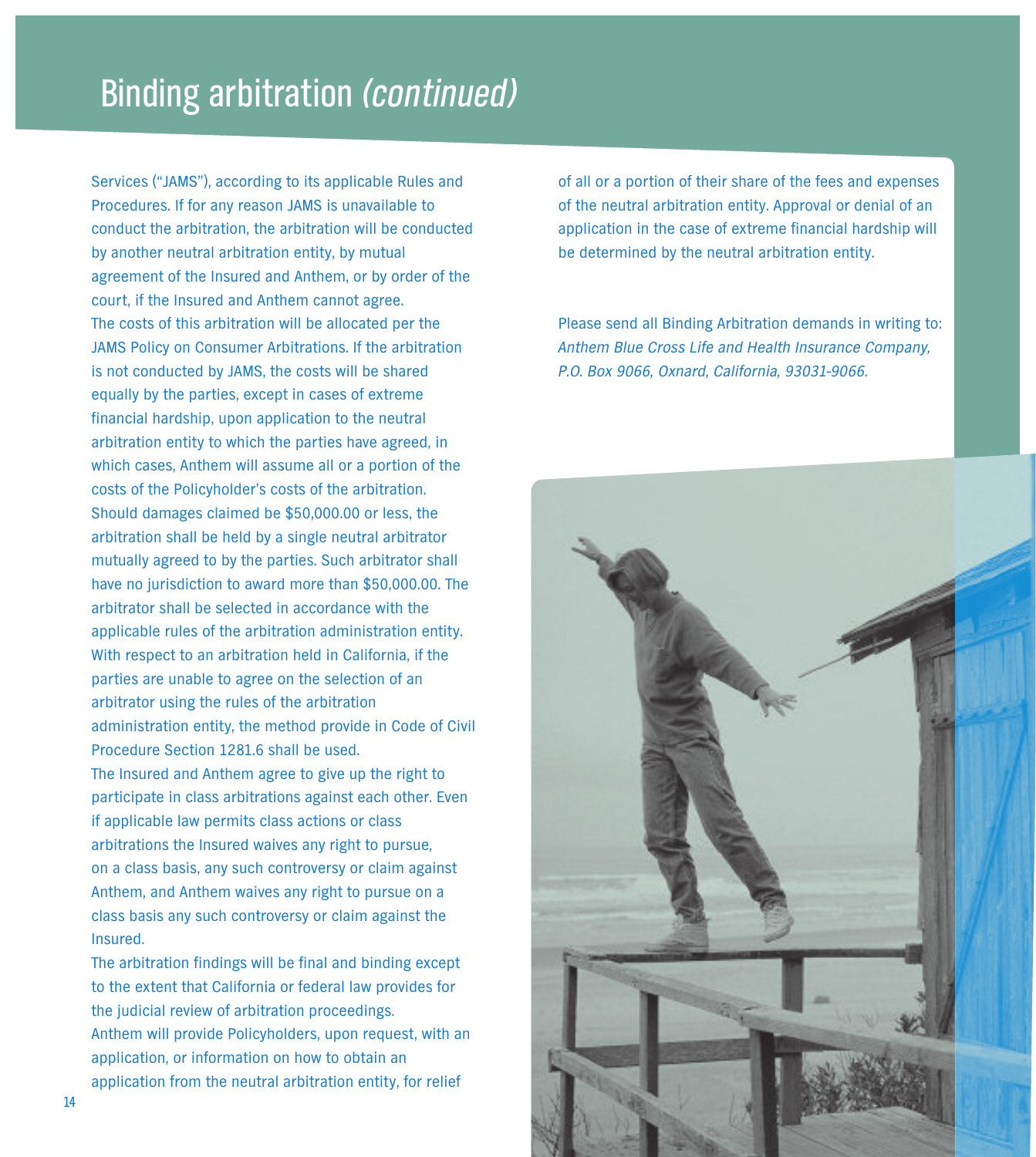# **Exclusions & limitations**

- **• Experimental or investigative care or therapy.**
- **• Any condition for which benefits of any nature are recovered or found to be recoverable, whether by adjudication, settlement or otherwise, under any workers' compensation or occupational disease law, even if you do not claim these benefits. If there is a dispute or substantial uncertainty as to whether benefits may be recovered for those conditions pursuant to workers' compensation, Anthem Blue Cross Life and Health Insurance Company will provide the plan benefits for such conditions subject to its right of recovery and reimbursement under** *California Labor Code Section 4903***.**
- **• Any services for which you are entitled to receive Medicare benefits, whether or not Medicare benefits are actually paid.**
- **• Any services provided by a local, state, county or federal government agency, including any foreign government, except when payment under the plan is expressly required by federal or state law.**
- **• Services or supplies for which no charge is made, or for which no charge would be made if you had no insurance coverage, or services for which you are not legally obligated to pay.**
- **• Services received before your effective date or during an inpatient stay that began before your effective date.**
- **• Services rendered before coverage begins or after coverage ends.**
- **• Prescribed drugs, pre-medication or analgesia (including nitrous oxide).**
- **• No benefits are provided for hospital or associated physician charges for any dental treatment that cannot be performed in the dental office because of your general health, mental, emotional, behavioral or physical limitations.**
- **• Services or supplies not specifically listed as covered under the plan agreement.**
- **• Services provided by relatives, and professional services received from a person who lives in your home or who is related to you by blood, marriage or adoption.**
- **• Any amounts in excess of the maximum amounts stated in the plan benefit schedule.**
- **• Charges for treatment by other than a licensed dentist or physician, except charges for dental prophylaxis performed by a licensed dental hygienist.**
- **• Replacement of an existing prosthesis, which has been lost or stolen or which, in the opinion of the dentist, is or can be made satisfactory.**
- **• Replacement of a fixed or removable prosthesis, for which benefits were paid by us, if such replacement occurs within five years of the original placement, unless the denture is a stayplate used during the healing period for recently extracted anterior teeth.**
- **• Orthodontic services, braces, appliances and all related services. Surgery necessary in conjunction with orthodontic treatment is also not covered.**
- **• Diagnosis or treatment of the joint of the jaw and/or occlusion services, supplies or appliances provided in connection with any treatment to alter, correct, fix, improve, remove, replace, reposition, restore or otherwise treat the joint of the jaw**

**(temporomandibular joint) or associated musculature, nerves and other tissues for any reason or by any means; or any treatment, including crowns and/or bridges to change the way the upper and lower teeth meet (occlusion); or treatment to change vertical dimension (the space between the upper and lower jaw) for any reason or by any means, including the restoration of vertical dimension because teeth have worn down due to attrition, abrasion, abfraction, erosion or bruxism.**

- **• Procedures requiring appliances or restorations (other than those for replacement of structure loss from caries) that are necessary to alter, restore or maintain occlusions. These include but are not limited to changing the vertical dimension; replacing or stabilizing lost tooth structure by attrition, abrasion, abfraction, erosion or bruxism; realignment of teeth; gnathological recording; occlusal equilibration; and splinting.**
- **• Oral examinations, including prophylaxis, exceeding two visits per year.**
- **• More than one set of full-mouth X-rays or its equivalent in a three-year period.**
- **• Fluoride applications and sealants for patients over 18 years of age. Fluoride applications exceeding two visits per year.**
- **• Correction of congenital or development malformation for a policyholder or dependent including but not limited to supernumery and/or over retained deciduous teeth, cleft palate, maxillary or mandibular (upper and lower jaw) malformations, enamel hypoplasia (lack of development), fluorosis (a type of discoloration of the teeth), and anodontia (congenitally missing teeth).**
- **• Adjustments, repairs or relines to prostheses for a period of six months from initial placement if the prostheses were paid for under this plan.**
- **• Fixed bridges, removable cast partials and/or cast crowns, with or without veneers, and inlays for patients under 16 years of age.**
- **• Replacement of crowns and cast restorations, including porcelain inlays and porcelain crowns, for which benefits were paid by Anthem Blue Cross Life and Health Insurance Company, if such replacement occurs within five years of the original placement.**
- **• If a policyholder transfers from the care of one dentist to another during the course of treatment, or if more than one dentist renders services for one dental procedure, Anthem Blue Cross Life and Health Insurance Company shall be liable only for the amount it would have been liable for had one dentist rendered the services.**
- **• Oral hygiene instruction.**
- **• Services for treatment of malignancies and neoplasms.**
- **• Implants or the removal of implants, unless they are provided in association with a covered prosthetic appliance, in which case Anthem Blue Cross Life and Health Insurance Company will allow the benefit for a standard complete or partial denture or a bridge toward the cost of implants and prosthetic appliances.**
- **• Replacement of missing teeth prior to the effective date of coverage with partial dentures, complete dentures or fixed bridges.**
- **• Crown lengthening.**
- **• Any services performed for cosmetic purposes (including but not limited to external bleaching, bleaching of non-vital discolored teeth, composite restorations, veneers, crowns on teeth not exhibiting pathology and facings on crowns on posterior teeth).**

**These exclusions and limitations are an overview only. The policy contains a comprehensive list of the plan's exclusions and limitations.**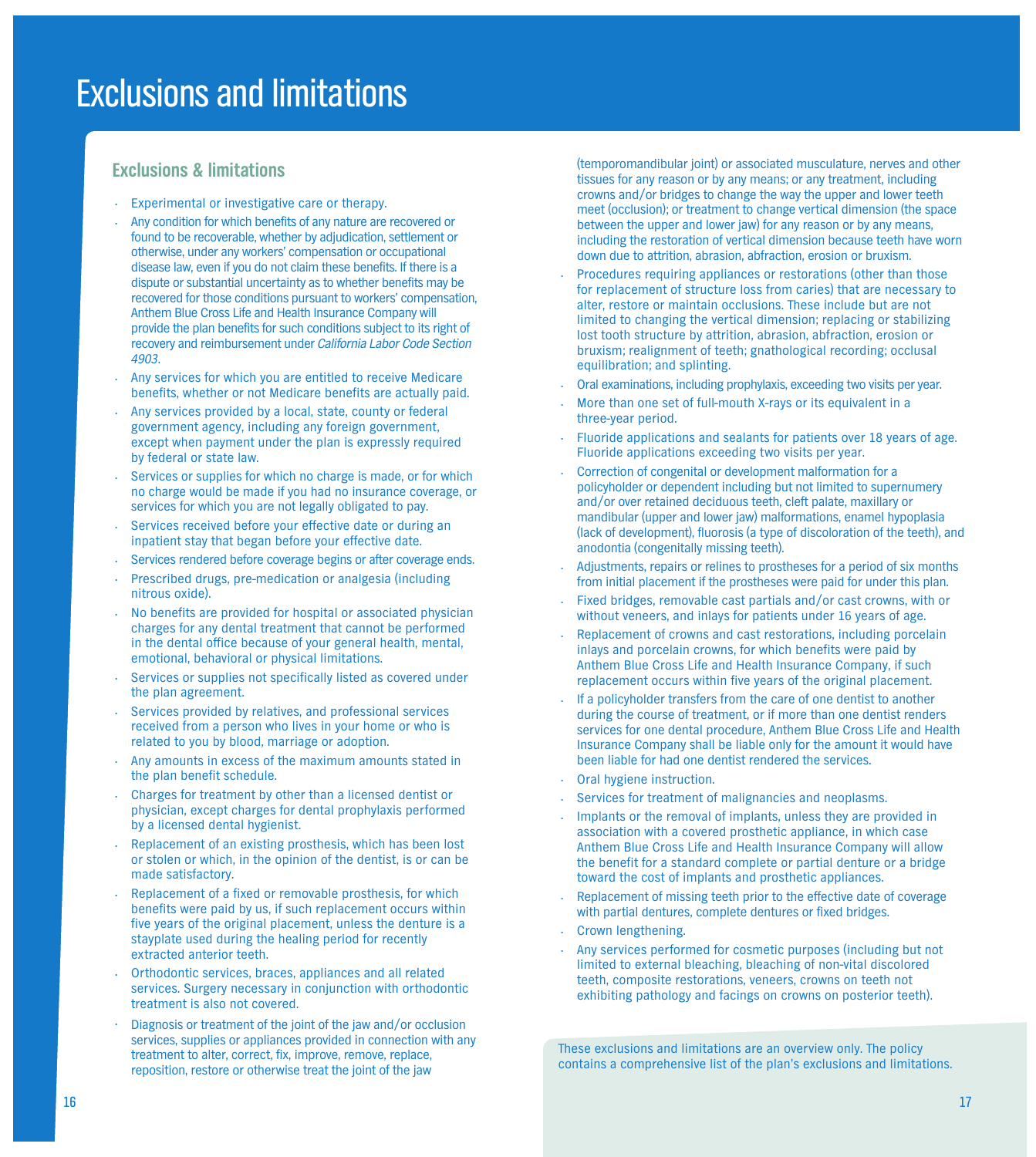# **How to enroll**

**For new members enrolling in dental coverage only:**

- **• Complete and sign the attached application**
- **• Determine your premium**
- **• Choose your payment plan**
- **• Write <sup>a</sup> check payable to Anthem Blue Cross Life and Health Insurance Company**
- **• Send the application and payment to the address below, or to your agent**

**For new members enrolling in Anthem Blue Cross/Anthem Blue Cross Life and Health Insurance Company health and dental coverage:**

**• See instructions on the Individual Enrollment Application**

**For Anthem Blue Cross/Anthem Blue Cross Life and Health Insurance Company health members who want to add dental:**

- **• Complete the attached application**
- **• Determine your premium**
- **• Choose your payment plan\***
- **• Write <sup>a</sup> check payable to Anthem Blue Cross Life and Health Insurance Company.**
- **• Send the application and payment\*\* to the address below, or to your agent**
- **\* You must select the same payment option for your dental plan that you have for your health plan.**
- **\*\*Even if you pay your health premium by a monthly checking account automatic premium payment or credit card, you must send the first month's dental premium with the application.**

**To determine your initial premium:\***

- **•If you want to pay your bill monthly, fill out the attached Checking Account Deduction Authorization and submit it, along with a check for one month's premium and a blank check marked "VOID."**
- **•If you want to pay your bill every other month (bimonthly), write a check for two months' premium.**
- **•If you want to pay your bill every three months, write a check for three months' premium.**

**\*If you are an Anthem Blue Cross health plan member, you must select the same payment option for your dental plan that you have for your health plan.**

**Send your application and payment to:**

**Anthem Blue Cross Life and Health Insurance Company P.O. Box 9041 Oxnard, CA 93031-9041**

**or your: Authorized Independent Agent**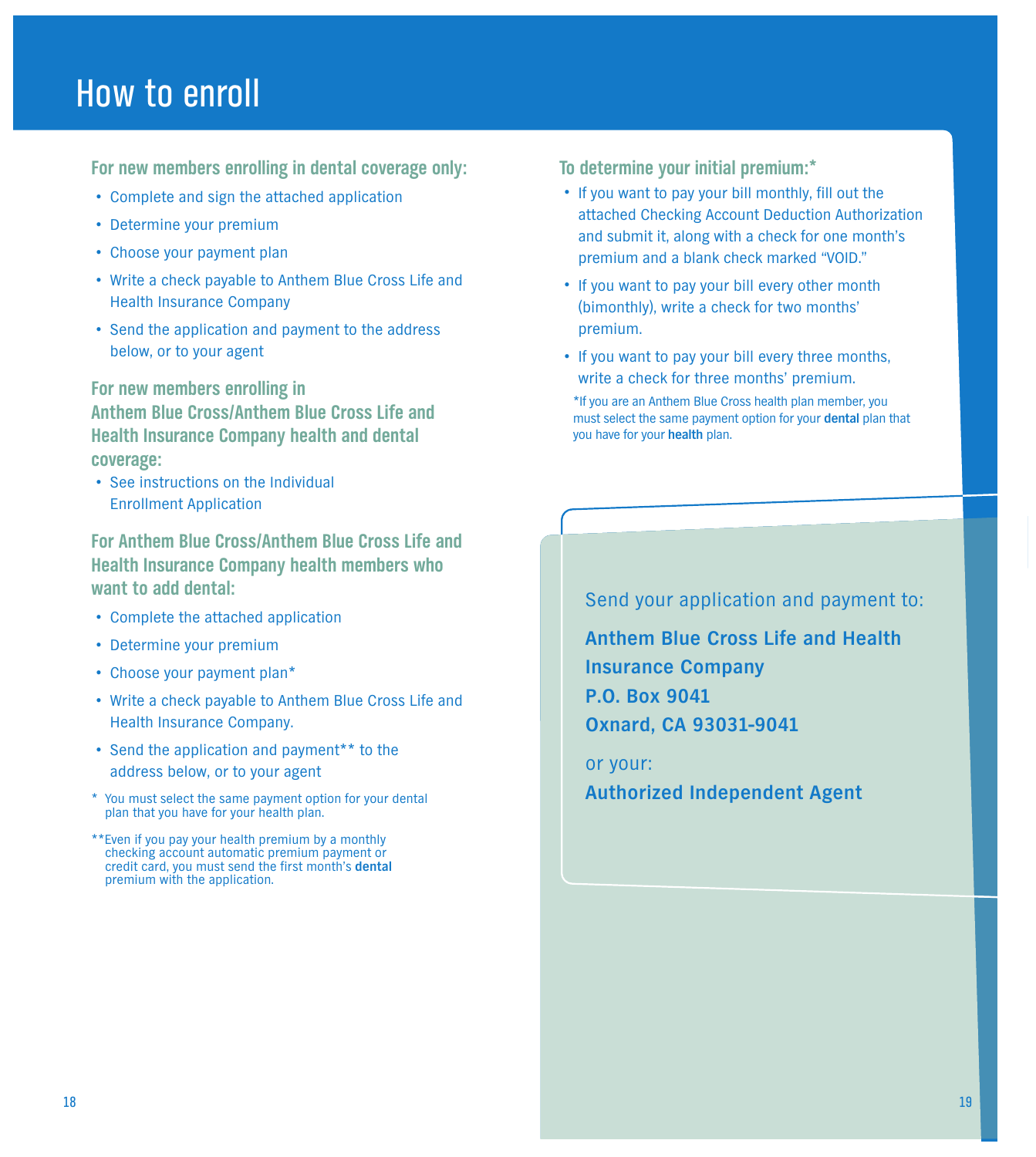#### **Optional monthly checking i l l i** account deduction **i**

- **1 complete this section.**
- **2** Attach a blank check marked "VOID" to this form. (DEPOSIT SLIPS or TEMPORARY CHECKS **A R E N O T A C C E P TA B L E ) .**
- **3** Submit a check for one month's premium payable to Anthem Blue Cross. If the account listed is a joint account, both account holders' signatures are required.

Checking Account Deduction Authorization **Checking Account Deduction Authorization**

personally by me. I authorize Anthem Blue Cross to initiate debits (and/or corrections to previous debits) from my account with the financial institution indicated for payment of my Anthem Blue Cross agree that if any such debit is dishonored, whether with or without cause and whether intentionally or inadvertently, you shall be under no liability whatsoever even though such dishonor may result in personally by me. I authorize Anthem Blue Cross to initiate debits (and/or corrections to previous debits) from my account with the financial institution indicated for payment of my Anthem Blue Cross agree that if any such debit is dishonored, whether with or without cause and whether intentionally or inadvertently, you shall be under no liability whatsoever even though such dishonor may result in premiums. This authority is to remain in effect until revoked by me in writing, and until you actually receive such notice, I agree that you shall be fully protected in honoring any such debit. I further premiums. This authority is to remain in effect until revoked by me in writing, and until you actually receive such notice, I agree that you shall be fully protected in honoring any such debit. I further sufficient collected funds in said account to pay the same upon presentation. I agree that your rights in respect to each such debit shall be the same as if it were a check drawn by you and signed sufficient collected funds in said account to pay the same upon presentation. I agree that your rights in respect to each such debit shall be the same as if it were a check drawn by you and signed As a convenience to me, I request and authorize you to pay and charge to my account checks drawn on that account by and made payable to the order of Anthem Blue Cross, provided there are As a convenience to me, I request and authorize you to pay and charge to my account checks drawn on that account by and made payable to the order of Anthem Blue Cross, provided there are **the forfeiture of insurance.** the forfeiture of insurance

| Account Holder's Social Security No. / Certificate No.<br>Name on Checking Account (If different than above)<br>Checking Account No.<br>City / State / Zip Code<br>Name of Bank<br>Address                              |                                 |           |  |
|-------------------------------------------------------------------------------------------------------------------------------------------------------------------------------------------------------------------------|---------------------------------|-----------|--|
|                                                                                                                                                                                                                         |                                 |           |  |
|                                                                                                                                                                                                                         |                                 | Group No. |  |
|                                                                                                                                                                                                                         |                                 |           |  |
|                                                                                                                                                                                                                         |                                 |           |  |
|                                                                                                                                                                                                                         |                                 |           |  |
| Authorized Signature (As it appears in the financial institution's records)                                                                                                                                             | Date                            |           |  |
| NOTE: You will incur a service charge for any withdrawal not honored. Should your                                                                                                                                       |                                 |           |  |
| Authorized Signature (As it appears in the financial institution's records)<br>removed from monthly checking account deduction, and will be billed<br>withdrawal not be honored by your bank, you automatically will be | Date                            |           |  |
| quarterly. After 12 months, you may re-apply for the monthly checking<br>account deduction option.                                                                                                                      | Staple Blank, Voided Check Here |           |  |